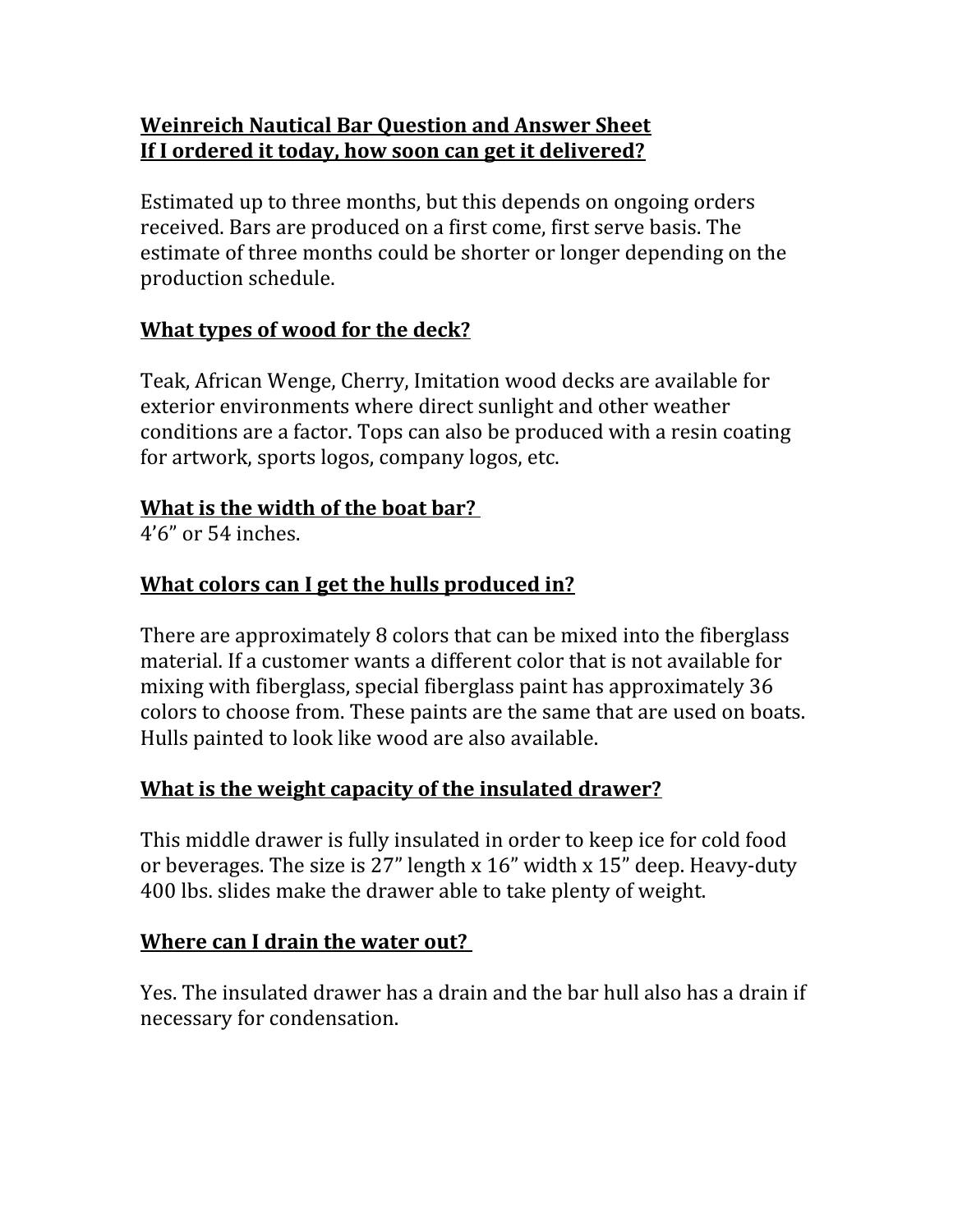# **What is the total height of the bar top?**

Top of the bar top is 42", a standard bar height.

## **What is the warranty on the boat?**

(Refers to material defects, manufacturer defects.) Our bars are constructed using the highest grade woods and hardware available. Palle Weinreich, owner and producer, inspects and personally stands behind the quality of each individually crafted bar and accessory. Should you receive an item you feel is defective, please send us photographs clearly showing the defect, along with a written description, so that we can assist you in correcting the problem. Abuse and normal wear and tear will not be covered (examples: scratches, burn marks, exposure to environmental conditions such as direct sun over an extended period of time, etc.).

# **Can it be refrigerated?**

The bar is built to accommodate refrigeration.There are units on the market that can be installed.

# **Is this a standard size or can I get a bigger bar?**

This bar is the standard size and does not come larger. If the customer desires a larger bar, please contact us for a consultation.

## **Do you rent these out?**

At the present time we do not have any bars available for rent.

## **Can this be outdoors?**

Fine wood decks are subject to sunlight just like a boat deck is. Bars made with these fine woods can be outside under a patio roof and we suggest a canvas cover when not in use. Decks made with imitation woods are meant for fully exterior use. These imitation decks can be made in many different styles and are meant to withstand direct sunlight but we suggest a cover when not in use.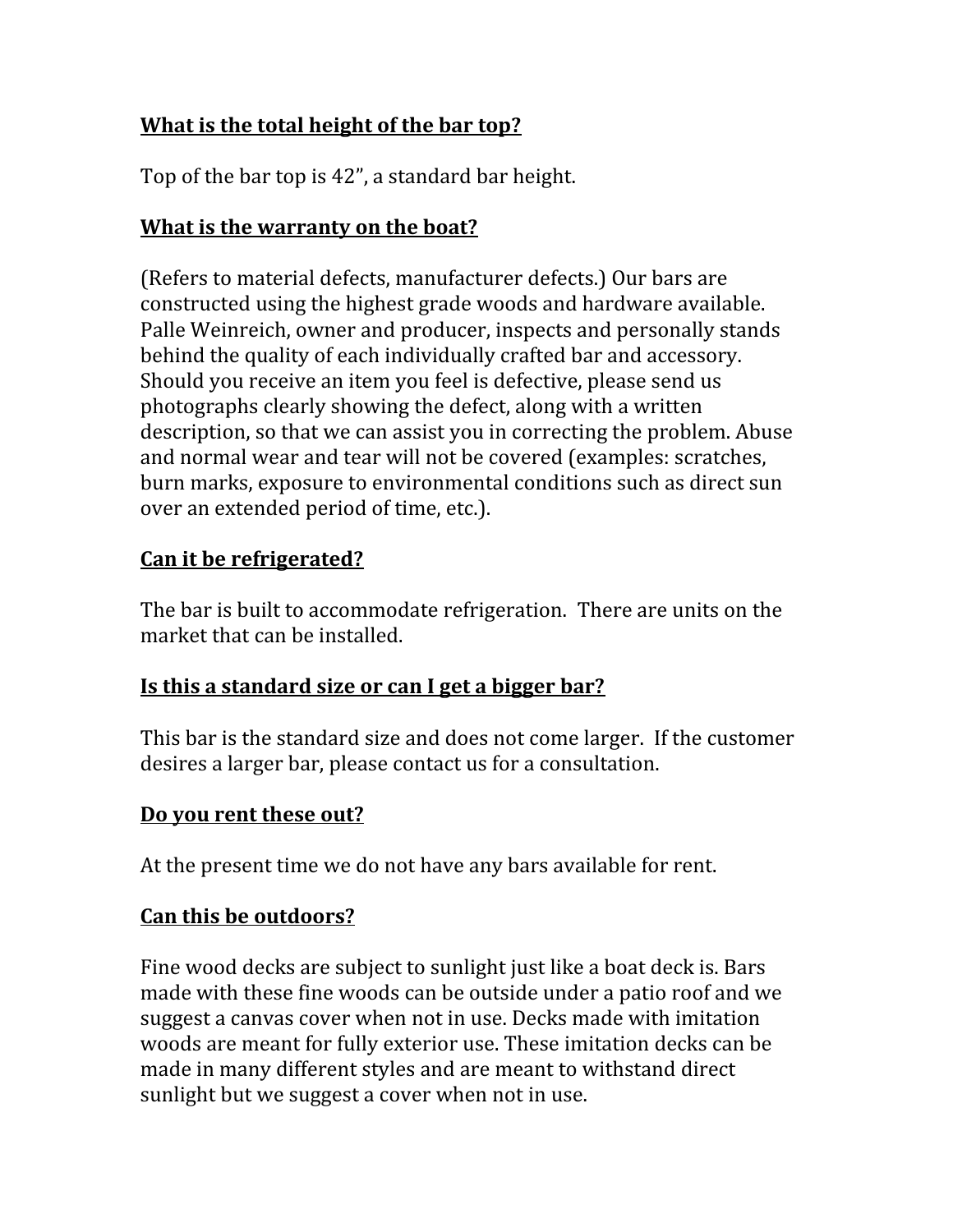## **Is the deck waterproof?**

We have taken measures to make the bar waterproof in the case of rain or spills.

## **Is the deck sun proof?**

We use a 3 part epoxy resin (the same is used on boats) to protect the wood. Direst sunlight will create damage over a period of time to fine woods so, like a boat, you would need to refurbish in approximately 3 or 4 years. We suggest a canvas cover for added protection or keep under a roofed patio. \*Canvas covers are in the works at the present time and we will post on our website once available.

\*In addition, imitation teak or other imitation wood decks are available and are meant to stand up to ultraviolet rays. They are highly durable. These are very popular on boats today if low maintenance is desirable.

# **Can I mount this on my boat bar?**

This Depends on what you would like to mount. Plaques, emblems or other items are all possible. Consult with Palle about these requests in advance of production of your bar.

### **Is it free delivery?**

Delivery is \$2.00 mile in the state of Florida. Out of state delivery fees will need to be determined.

### **Can this be used for commercial uses?**

Our bars are perfect for commercial use. Heavy-duty wheels make moving and transporting easy. Decks can be made with imitation teak for businesses that expect lots of wear and tear.

## **Can I customize should I desire additional features:**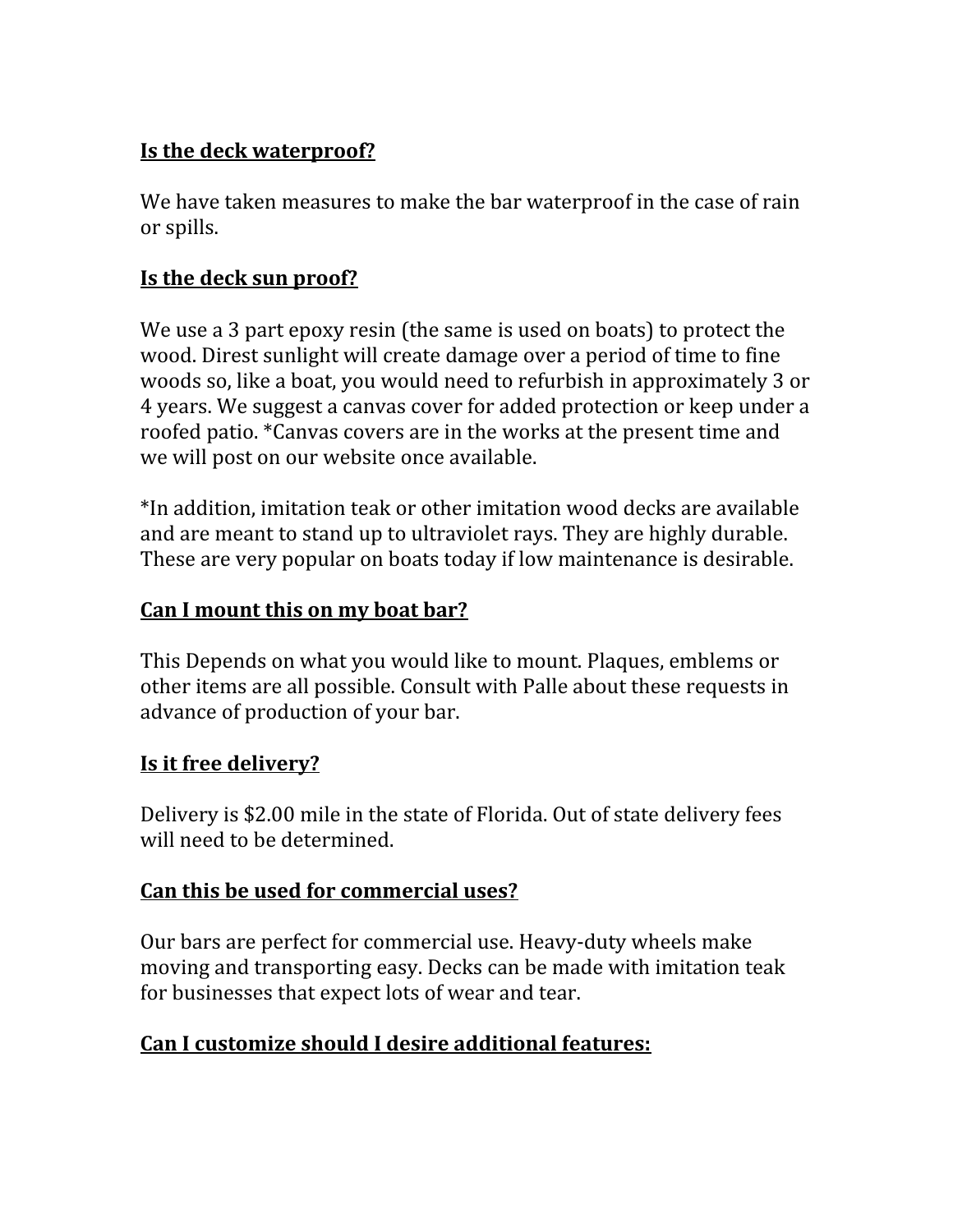Yes, anything is possible: examples: Wine bottle rack or other bottle holders, LED lights, refrigeration, footrest, back bar, GFI outlets, etc.

**Can there be a locking device for security?** All drawers can have locks installed

**Engraved plates are for free or do I have to pay for that?** We provide an engraved plate with our logo and the edition number of the bar. Any other engraved plates are additional.

### **What is your cancellation policy?**

Please be aware that our orders are customized to your specifications. Once production begins on your Nautical Bar, we cannot refund your deposit.

### **Do you have a website?**

www.nauticalboatbars.com

## **Is there a GFI outlet?**

These can be installed

### **Can you put LED lights at the bottom?**

Yes, in fact this plan is already in the works.

### **What is the base the price?**

Please see our price list. These can be requested through our email.

## **Verification, Production & Approvals**

After an order is placed, the client will receive a verification description of the order by email. Once the client has approved of the description details, production will begin.